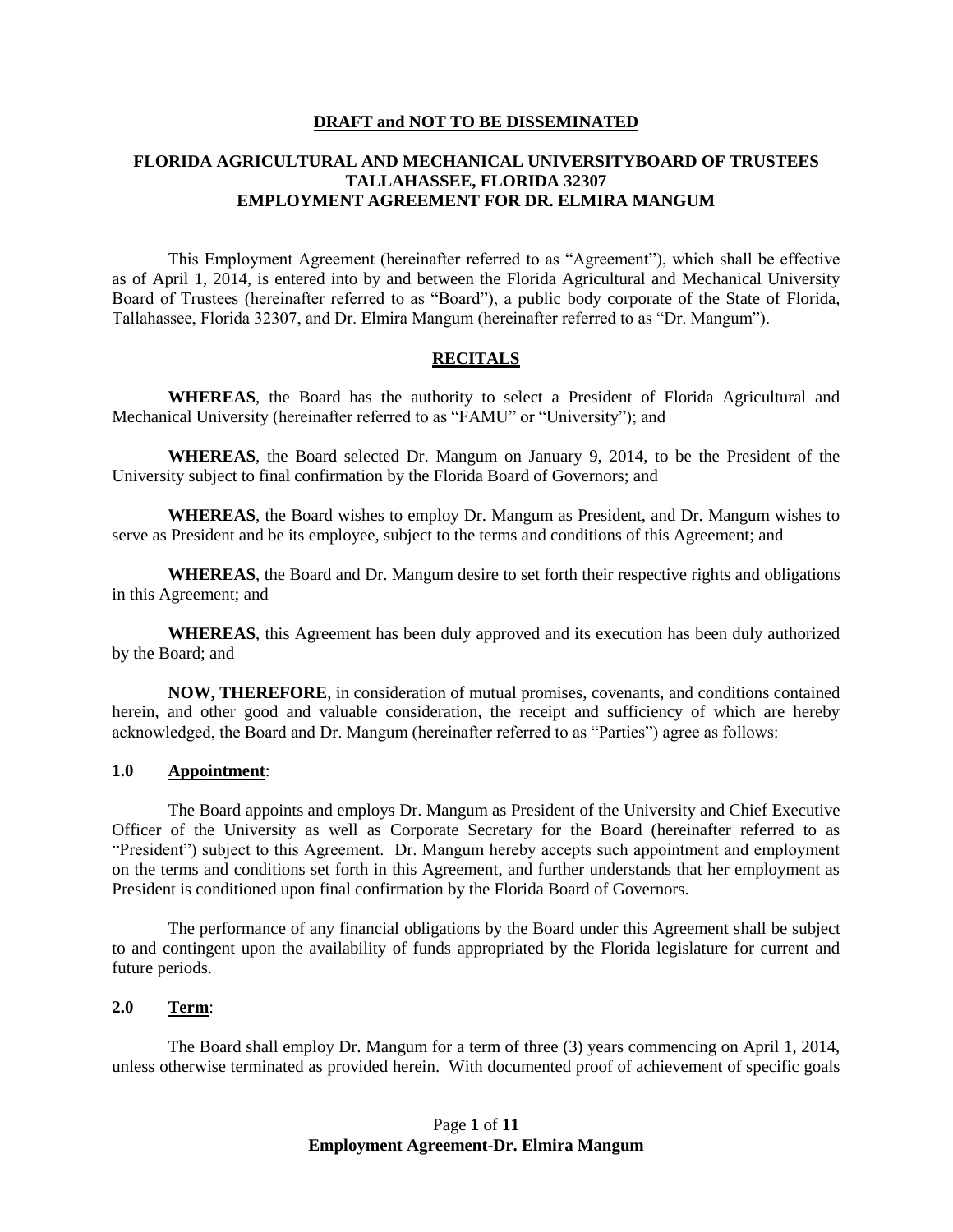and objectives as set forth by the Board, the term of this employment may be renewed or extended for an additional term of not less than three (3) years by a majority vote of the Board and the written consent of Dr. Mangum. If sSuch renewal or extension does not shall occur by no later than June 30, 2016, the Parties agree to allow the natural expiration of the term of the Agreement.

### **3.0 Powers and Duties**:

As President and Chief Executive Officer of the University [and Chief Executive Officer of the University], Dr. Mangum shall perform all duties required subject to the U.S. and Florida Constitutions and Laws as constitutionally permissible, and the regulations, policies and procedures of the Florida Board of Governors and FAMU Board of Trustees, as now existing or hereafter promulgated. Those duties include, but are not limited to oversight of the general operations of the University including educational leadership; faculty and community relations; long-range strategic planning; budget formulation; supervision of the University's buildings, grounds and equipment **[controlled by the** University]; administration of the affairs of the University consistent with Board policy; student recruitment and services; fund raising, development, public relations and alumni affairs; recruitment of personnel; appointment, promotion and dismissal of all faculty and staff; crisis management; anti-hazing; and such other duties as mutually agreed upon with the Board.

During her presidency, Dr. Mangum shall place particular emphasis on and devote ample time to the strategic leadership of the University's fund raising strategy. This shall include, but shall not be limited to annually establishment and successful achievement of establishing operational goals as agreed upon by the Board *[and reviewing the two (2) year fund raising trend of the University, the State* University System of Florida or Historically Black Colleges and Universities. The fund raising trend shall be used to set fund raising goals for each year].

# **4.0 Compensation**:

As compensation for the services to be performed under this Agreement, Dr. Mangum shall be paid an initial annual base salary of \$425,000. Any amount of the aforementioned annual base salary in excess of the amount authorized by the Florida Legislature shall be paid by the Florida A&M University Foundation, Inc. ("FAMU Foundation") **[or other available sources]**. This annual base salary shall be payable according to the pay plan for Executive Service employees at the University, with appropriate deductions for taxes and benefits. The President's salary shall be reviewed annually and may be increased, but not decreased, at the discretion of the Board. Such annual salary review will be accomplished in conjunction with the Board's evaluation of performance as provided for in paragraph5.0 of this Agreement.

# **5.0 Goal Setting, Evaluation, and Bonuses**:

- **5.1 Goal Setting**: On or before June 15 [May 1]  $\frac{1}{4}$  [May 1]  $\frac{1}{4}$  (and on or before each June 15  $\left[\text{May 1}\right]\text{Huly-1}$  thereafter, Dr. Mangum shall provide to the Board Chair a list of proposed goals and objectives for the twelve (12) month period beginning on July 1. The Board or a Committee **[solely composed of members]** of the Boardthereof and Dr. Mangum shall agree upon finalized goals and objectives for that twelve (12) month period prior to July 1 or each year thereafter.
- **5.2 Evaluation**: On or before June 1, 2015, and no later than each June 1 thereafter, Dr. Mangum shall initiate the evaluation process on such approved goal and objectives for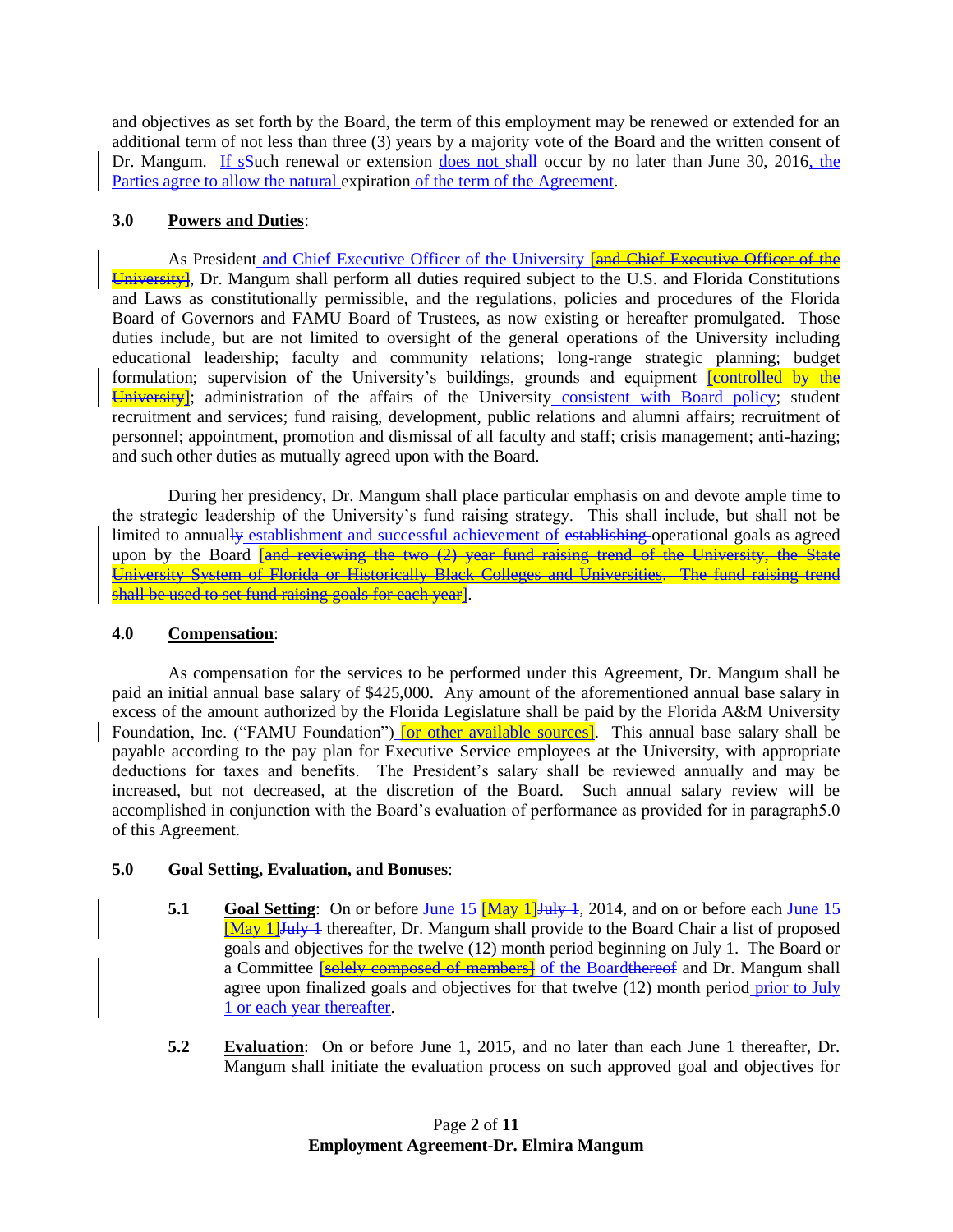the previous rating period by submitting to the Board a self-appraisal of said period's performance. The appraisal shall address performance related to each of the goals and objective agreed upon for said period's performance.

Commencing July *[June]* 1 and concluding not later than September *[June]* 30<del>October 31</del> of each year, the Board shall evaluate Dr. Mangum's performance based on her achievement of the mutually agreed upon specified goals and objectives and such other criteria as the Board deems appropriate.

**5.3 Performance Bonuses**: Based upon her achievement of specific annual goals and objectives which have been mutually agreed upon in writing by Dr. Mangum and the Board, Dr. Mangum may be eligible to receive an annual performance bonus not to exceed ten percent (10%) of the annual base salary, as provided for in subparagraph 4.0, contingent upon the availability of funds from the FAMU Foundation.

At its first meeting after September 30 of each year, the Board shall take a vote on payment of a bonus which shall be proportional to the goals and objectives met and shall state the amount thereof. Upon Board approval of a performance bonus, payment of said bonus shall be made within sixty (60) days **[At its first meeting after September 30 of** each year, the Board shall take a vote on payment of a bonus which shall be proportional to the goals and objectives met and shall state the amount thereof. Upon Board approval of a performance bonus, payment of said bonus shall be made within sixty (60) days].

### **6.0 Other Compensation and Benefits**:

The Board authorizes the FAMU Foundation to provide Dr. Mangum with the following additional compensation and benefits:

- **6.1** Annuity: An annuity in the amount of tenfifteen percent (1045 %) of Dr. Mangum's annual base salary.
- **6.2 Housing**: For the benefit and convenience of the University and as a term and condition of her employment as President of the University, Dr. Mangum shall reside in the oncampus building designated as the President's residence, on a rent-free basis. The University shall pay for all maintenance and operating expenses, including grounds keeping, general maintenance, housekeeping, and all utilities including telephone, cable, Internet, electric, gas and water. The University shall be responsible for any real estate tax liabilities. Dr. Mangum shall maintain insurance for any personal property of her family maintained at the residence. Dr. Mangum shall obtain prior approval from the Chair of the Board for any capital improvements or repairs to the home or its grounds which have a project cost over \$10,000. The Board's designee and Dr. Mangum shall meet prior to her employment to review and assess refurbishments needed for the home, which the University shall arrange for completion prior to Dr. Mangum's occupancy of the residencecommencement of employment.

For the convenience of the University, the President's residence shall be **[reasonably]** available, and shall be used, for University-related business and entertainment on a regular and continuing basis. The University and Dr. Mangum shall coordinate on the

# Page **3** of **11 Employment Agreement-Dr. Elmira Mangum**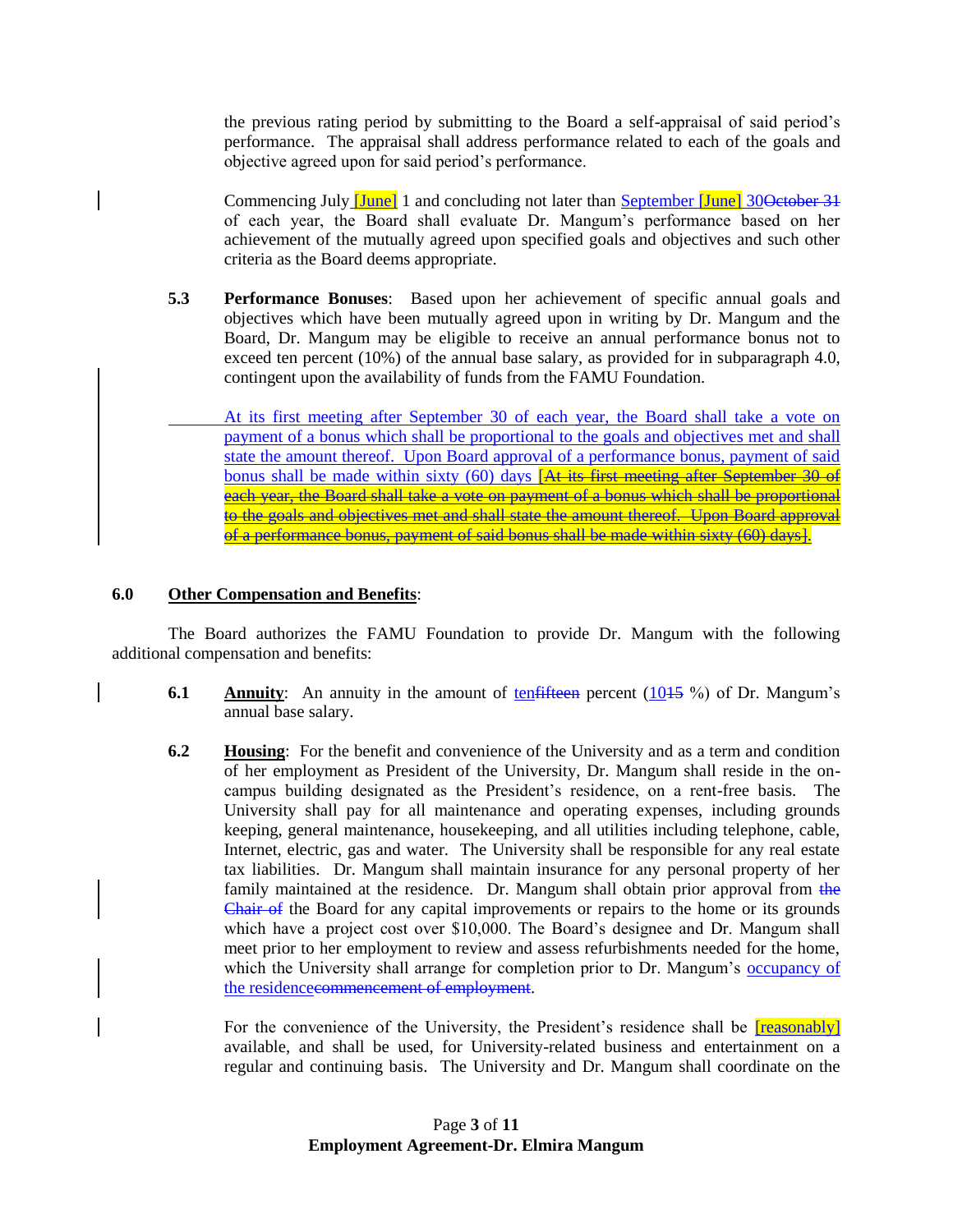hosting of said events at the President's residence. All costs associated with such events shall be paid by the University or the FAMU Foundation, as appropriate.

Dr. Mangum and her family shall vacate the President's residence no later than thirty (30) days following the effective date of termination or expiration of this Agreement (including all renewals and extensions). In the event of termination of Dr. Mangum's employment due to her death or disability, any members of her family who lived in the President's residence immediately prior thereto may continue to live in the residence for up to ninety (90) days following such termination.

If the University fails at any period to make the President's residence ready for occupancy by Dr. Mangum, she will receive a housing allowance of \$3,000 per month for such period. Such a housing allowance shall be prorated based upon the actual number of days that Dr. Mangum is unable to occupy the President's residence.

- **6.3 Automobile Allowance**: An automobile allowance of \$1,000 per month.
- **6.4 Club Memberships**: To further enable Dr. Mangum to carry out her duties pursuant to this Agreement, payment of the annual fees and dues for membership in the Governor's Club and a Tallahassee area country club.

# **7.0 Other Benefits**:

- **7.1 Relocation Expenses**: The University shall pay Dr. Mangum's reasonable moving expenses incurred in moving Dr. Mangum and her family and their tangible personal property (including the packing and unpacking of such tangible personal property) from her current home in Ithaca, New York to the President's residence on the University campusDr. Mangum's residence in the Tallahassee, Florida area.
- **7.2 FAMU-Related Business and Entertainment at Private Residence**: For any period in which Dr. Mangum is residing in a private residence due to the unavailability of the University's residence for the President, Dr. Mangum's private residence may be used for FAMU related business and entertainment. The costs associated with such specific events, including but not limited to catering and cleaning, shall be paid by the University or FAMU Foundation on behalf of the University as appropriate. The University shall reimburse Dr. Mangum for any damage to her furnishings arising from the hosting of FAMU events, to the extent not covered by Dr. Mangum's homeowners insurance.
- **7.3 FAMU Business and Travel Expenses**: The University shall reimburse Dr. Mangum for all reasonable FAMU related business and travel expenses including annual dues and membership fees for professional associations, meetings and entertainment. The Board may fulfill this obligation through the use of University funds or available funds within the FAMU Foundation as appropriate.
- **7.4 Technology Support**: The University shall provide reasonable telephonic, computer, internet access, facsimile and related equipment at the President'sDr. Mangum's private residence for the performance of her official duties, as appropriate. In addition, the University shall **providedpay** Dr. Mangum a monthly cellular phone stipend for use in her official duties consistent with state law and the Board's regulations, policies and procedures as now existing or hereafter promulgated.

# Page **4** of **11 Employment Agreement-Dr. Elmira Mangum**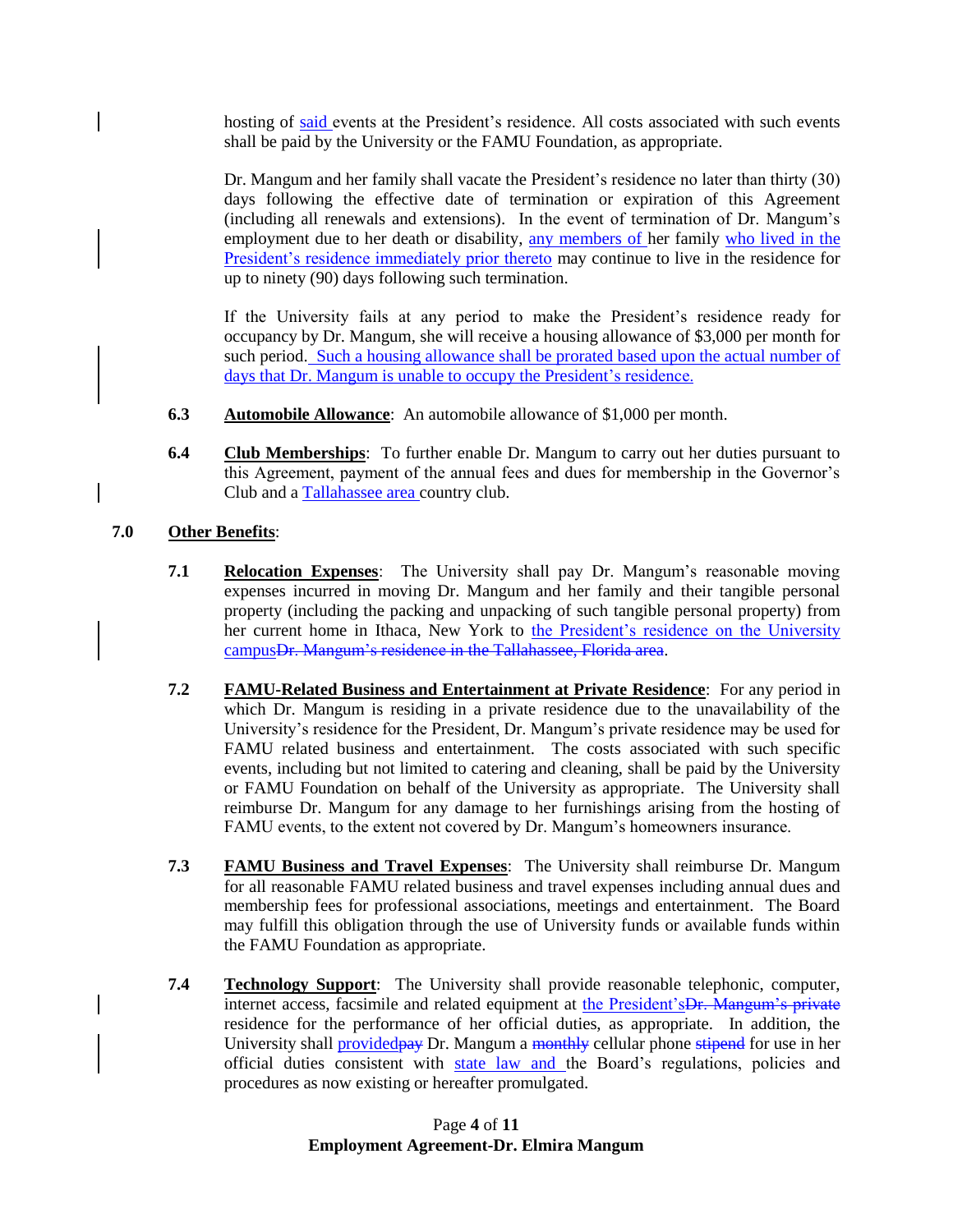**7.5 Other Non-Compensation**: The Board authorizes the FAMU Foundation to provide Dr. Mangum with other forms of non-salary compensation in its discretion subject to prior approval of the Board at the time of the annual budget approval for the FAMU Foundation. The President shall provide a report of all University-related non-salary compensation on or before June 1 of each year.

### **8.0 Standard Benefits**:

Dr. Mangum shall be eligible to participate in all present and future benefits plans maintained by FAMU for Executive Service employees. Such benefits shall include, without limitation, health care, short-term and long-term disability, life insurance programs, retirement plans, deferred compensation plans, tax-deferred savings plans, flexible spending accounts, and annual and sick leave.

### **9.0 Participation on Corporate Boards and Other Outside Activities**:

Dr. Mangum agrees to faithfully and diligently discharge all obligations under Agreement and to devote full-time attention and energies to her duties as set forth in this Agreement. The expenditure of reasonable amounts of time for personal or outside business, as well as charitable and professional development activities, shall be permitted in accordance with this paragraph, provided such activities do not interfere with the duties or services to be render under this Agreement, the Florida Code of Ethics, and applicable regulations, policies and procedures of the Board or the Florida Board of Governors as now existing or hereafter promulgated. Dr. Mangum shall not engage in any activity that conflicts with or is adverse to the best interests of FAMU.

> **9.1 Requirement of Prior Approval:** With prior approval of the Board Chair and subject to the confirmation of the Board, Dr. Mangum may serve on the board of directors of forprofit or non-profit corporations. Any and all income earned by Dr. Mangum in connection with her service on such board of directors shall be paid to and retained by her, and such income or other compensation shall have no effect on the amount of salary, compensation and benefits she is otherwise entitled to receive hereunder.

### **10.0 Tenure**:

Dr. Mangum shall be granted a tenured faculty appointment at the rank of Professor in the College of Education upon her appointment as President and shall be accorded all the rights and privileged afforded to such appointment. Dr. Mangum's faculty tenure and status shall be subject to the same Board regulations, policies and procedures available to other tenured faculty of the University.

Tenure status as a member of the University's faculty is separate and distinct from Dr. Mangum's role as President. Such tenure status is also governed by the collective bargaining agreement for the faculty and the Board's regulations, policies and procedures regarding tenure. However, such regulations, policies and procedures have no bearing on the appointment of Dr. Mangum as President as provided herein.

# **11.0 Termination**:

**11.1 Termination for "Cause"**: The Board and Dr. Mangum agree that the Board may terminate this Agreement at any time for cause upon "a majority vote of all the members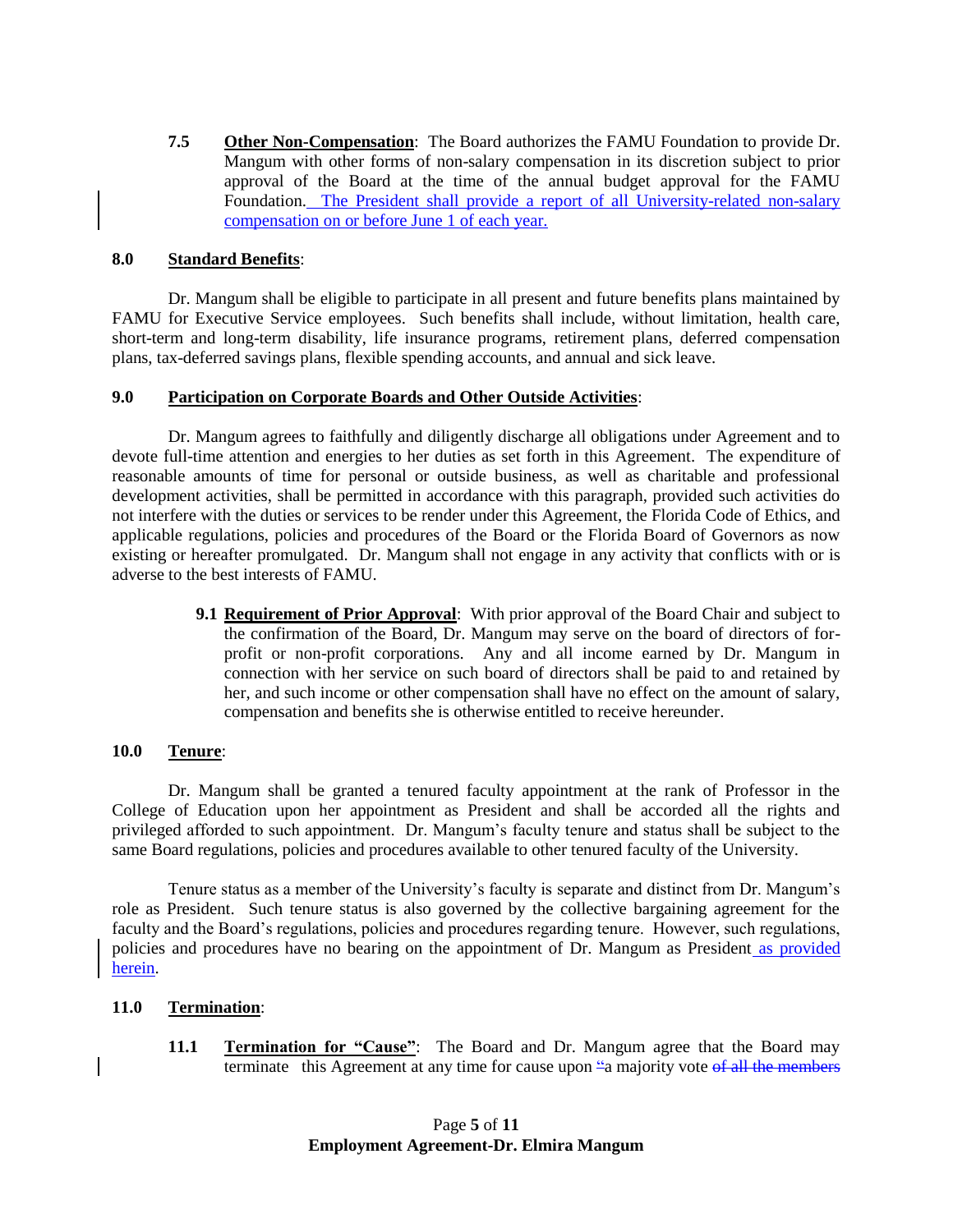of the Board," as set forth in Article  $5.6$  of the Board Operating Procedures. For the purposes of this Agreement, "cause" shall be defined as conduct determined by a majority of the Board to be:

- (a) gross negligence or willful malfeasance in the performance of her duties that materially harms the University;
- (b) acts or omissions by Dr. Mangum that are undertaken or omitted knowingly and felonious or fraudulent and involve material dishonesty or moral turpitude;
- (c) formal indictment or charge of the President in a court of law with any felony, or any other crime involving misuse or misappropriation of University funds;
- (d) breach of any fiduciary duty with respect to the University; and
- (e) material or repeated failure to meet established performance goals or to comply with the written regulations, policies and procedures of the Florida Board of Governors or FAMU Board of Trustees or the terms of this Agreement that harms the University.

In the event of termination for cause by the Board, Dr. Mangum's employment shall cease and she shall not be entitled to any further compensation or benefits.

#### **11.2 Termination without Cause**:

- (a) Upon a majority vote by the Board casting a vote in favor of termination without cause, the Board may terminate Dr. Mangum's employment as President effective not fewer than ninety (90) days after the date of such vote at any time during this Agreement. Within sixty (60) days after said vote for termination without cause, Dr. Mangum shall notify the Board in writing whether she intends to continue with the University with the rank of Tenured Professor in the College of Education. However, should a termination without cause occur, it will be the Board's option, regardless of the reason for termination and the amount of compensation due, to immediately relieve the President of her duties with pay for the required notice period.
- (b) If Dr. Mangum decides to continue with the University as a Tenured Professor, then upon the effective date of her termination as President, she shall be entitled to sabbatical benefits for the period of twelve (12) months equal to: (i) her annual base salary in effect at the time such a termination is effective; and (ii) health insurance benefits to the same extent as provided prior to said termination.
- (c) If Dr. Mangum declines to continue with the University as a Tenured Professor, she shall be entitled to receive a lump sum severance payment at the conclusion of a twenty (20) week period beginning after her term as President ends equal to the maximum amount allowable pursuant to Section 215.425, Florida Statutes (2013), as may be deemed applicable and consistent with the provisions of Section 1012.975, Florida Statutes. In addition, Dr. Mangum shall be paid all accrued annual, sick, compensatory or administrative leave, and other sums which she is lawfully due. If Dr. Mangum becomes gainfully employed during the twenty (20) week period, Dr.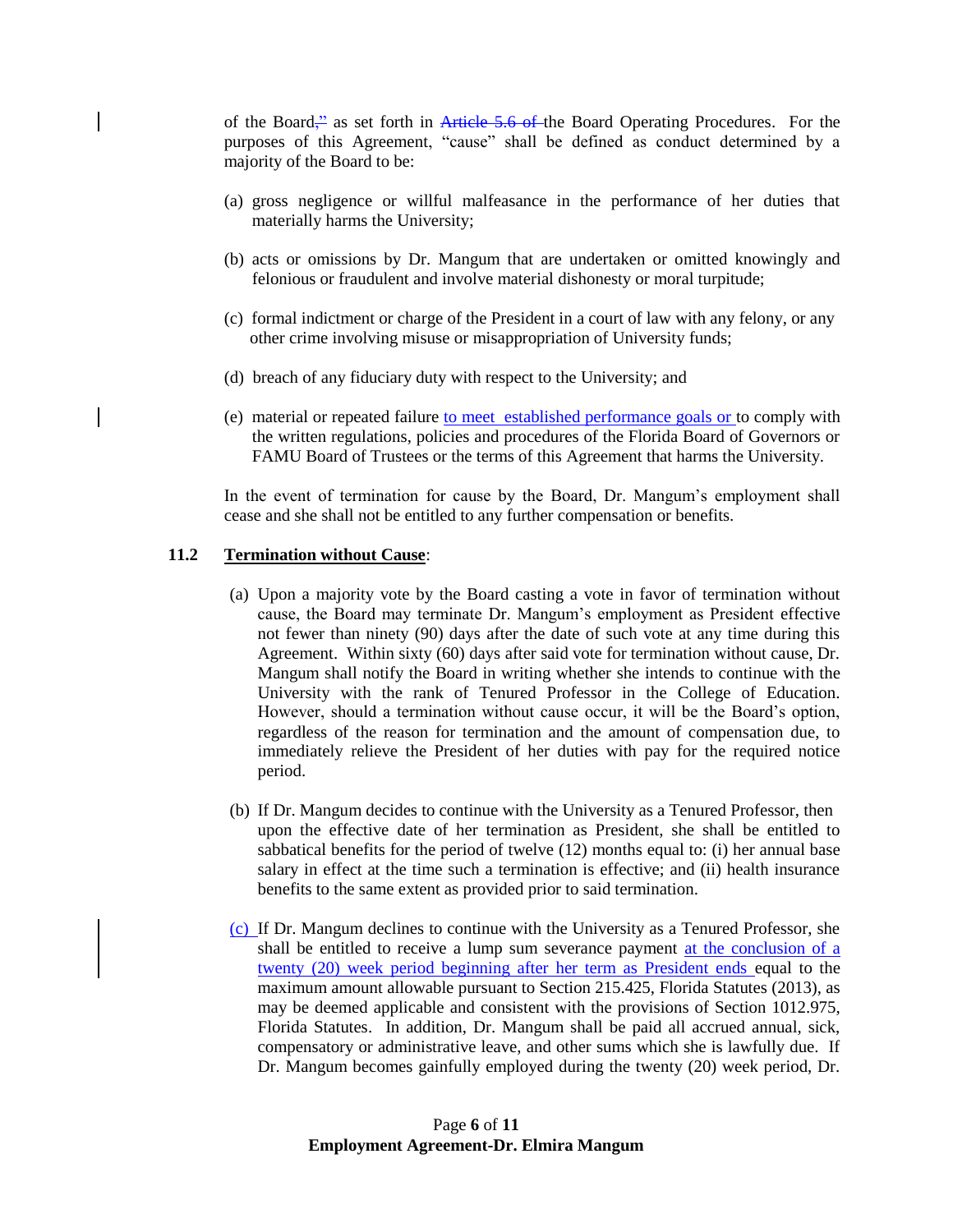Mangum agrees to promptly notify the Board in writing and all further payment under this paragraph shall immediately cease.

# Or Alternate

If Dr. Mangum declines to continue with the University as a Tenured Professor, she shall be entitled to receive a lump sumequal monthly installments of severance payment equal totaling the maximum amount allowable pursuant to Section 215.425, Florida Statutes (2013), as may be deemed applicable and consistent with the provisions of Section 1012.975, Florida Statutes. In addition, Dr. Mangum shall be paid all accrued annual, sick, compensatory or administrative leave, and other sums which she is lawfully due. If Dr. Mangum becomes gainfully employed during the twenty (20) week period, Dr. Mangum agrees to promptly notify the Board in writing and all further payment under this paragraph shall immediately cease.

**11.3 Public Statement Regarding Termination**: Upon the conclusion of Dr. Mangum's service as President for any reason other than for cause or death, the University and Dr. Mangum shall work in good faith towards a statement regarding the conclusion of her presidency. In the event of death or termination for Cause, the University will direct and control the issuance and content of any announcement, release or other statement to any third party, including employees and other members of the University community, as well as the press.

# **12.0 Resignation**:

Dr. Mangum may terminate this Agreement at any time upon a minimum of ninety (90) days prior notice to the Board. Dr. Mangum's employment as President shall cease on the effective date of her resignation, and shall not be entitled to any further presidential compensation or benefits as President, except as set forth in the University's various benefit plans with respect to vesting and rights after termination of employment. Dr. Mangum may, at her election, assume active duties as a tenured member of the University's faculty.

In the event of discovery of conduct determined by the Board to be consistent with paragraph 11.1(a), (b), (c) or (d) that occurred prior to resignation, termination or natural expiration of this Agreement, Dr. Mangum shall not be entitled to any further compensation or benefits.

### **13.0 Sabbatical and Post-Presidential Faculty Position**:

- **13.1 Sabbatical**: Dr. Mangum shall be entitled to the sabbatical benefits set forth in paragraph 11.2(b) if she elects to continue with the University as a Tenured Professor under the following circumstances:
	- (a) the natural expiration of the term of this Agreement;
	- (b) a termination without cause as set forth in paragraph 11.2; or
	- (c) a resignation as set forth in paragraph 12.0.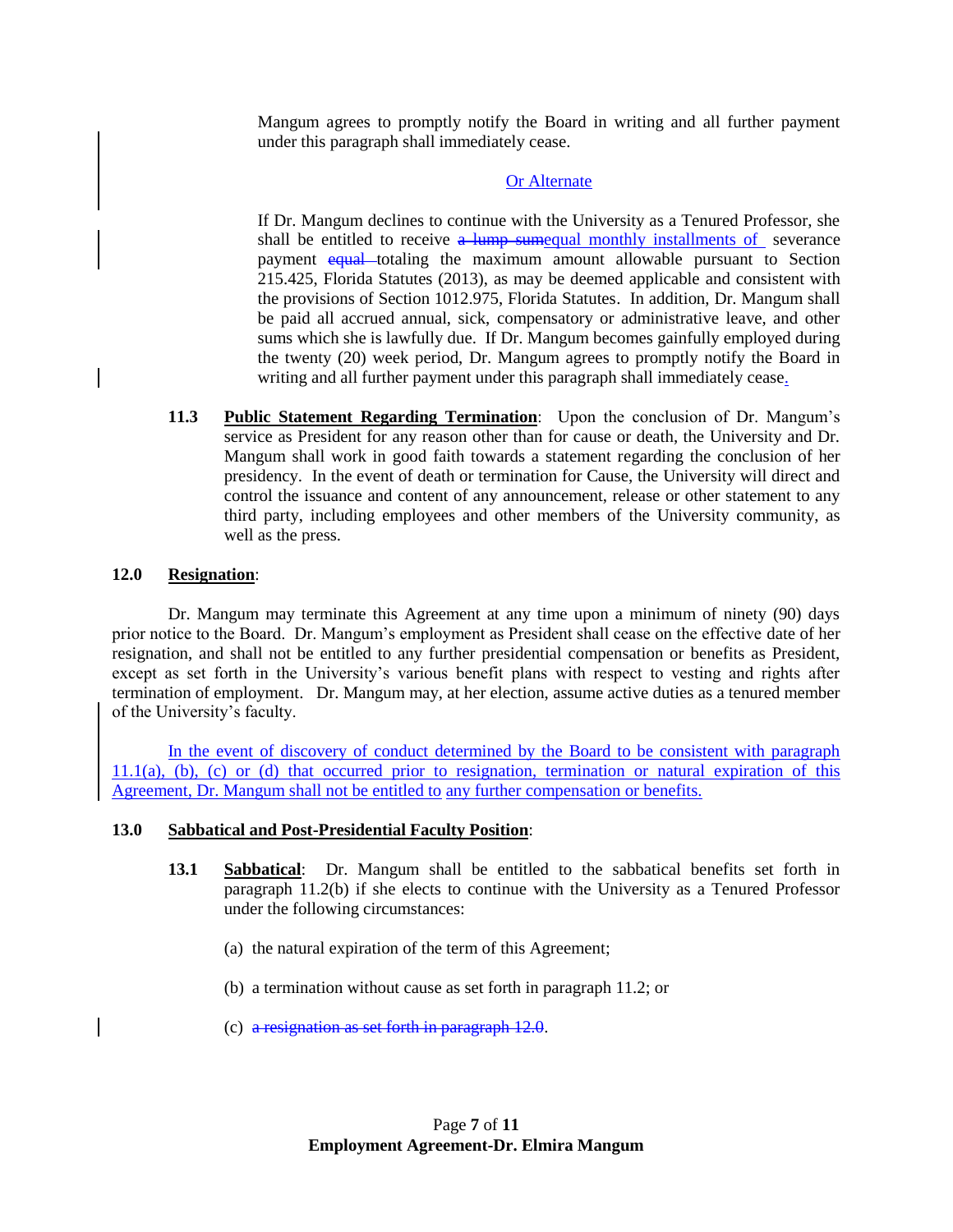**13.2 Post-Presidency Faculty Position**: At the conclusion of her sabbatical, Dr. Mangum shall continue to be employed by the Board as a Tenured Professor. During the first year of her post-presidency faculty position, she shall receive a base salary equal to seventyfiveninety percent (75 90%) of her final base salary as President. After the first year of her post-presidency faculty position, Dr. Mangum shall receive a base salary equal to that of the Dean of the College of Educationhighest paid professor of the University [highest paid professor of the University].

For the purposes of this paragraph, the definitions of "Tenured Professor" or "faculty position" shall not include senior executive, administrative or academic administrative positions of the University such as provost, vice president, associate or assistant vice president, dean, director, department chair or any other position at the University defined as "at will."

### **14.0 Dispute Resolution**:

The Board and Dr. Mangum agree that if any dispute arises concerning this Agreement they will first attempt in good faith to resolve the dispute to their mutual satisfaction.

- **14.1 Mediation**: If the Board and Dr. Mangum are unable to resolve their disputes informally, they both agree that any controversy or claim that either party may have against the other arising out of or relating to the construction, application or enforcement of this Agreement, as well as any controversy or claim based upon the alleged breach of any legal right relating to or arising from Dr. Mangum's employment and/or termination of her employment shall be submitted to non-binding mediation. Within fifteen (15) days after delivery of a written notice of request for mediation from one party to the other, the dispute shall be submitted to a single mediator chosen by the Parties in Tallahassee, Florida. The cost and fees with mediation shall be borne by the University. The Parties agree to pay their own attorney's fees and costs.
- **14.2 Arbitration**: If mediation, as described in paragraph 14.1, is unsuccessful, the Board and Dr. Mangum agree that they will submit the dispute to confidential, binding arbitration before one arbitrator in Tallahassee, Florida, in accordance with the Employment Arbitration Rules and Mediation Procedures of the American Arbitration Association (hereinafter "AAA") then in effect. The AAA shall provide a list of three arbitrators who are National Academy of Arbitration members. Within ten (10) days of receipt thereof, each party shall strike one, Dr. Mangum shall strike first and notify the University of such choice within ten (10) days of marking of the list and the University shall strike last. Pursuant to the Rules, discovery may include depositions, interrogatories and document production. In any controversy between the University and Dr. Mangum involving the construction, application or enforcement of this Agreement, the arbitrator must base his/her decision upon the written contract and shall not have power to modify, add to or ignore terms of the Agreement. The written decision of the arbitrator shall be final and conclusive upon both Parties and may be entered in any court having jurisdiction thereof. Arbitrator compensation and administrative fees shall be paid by the University. The Parties agree to pay their own attorney's fees and costs.

To the extent permitted by law, both Parties will use their best efforts to keep any disputes and any efforts to resolve disputes confidential, involving only their respective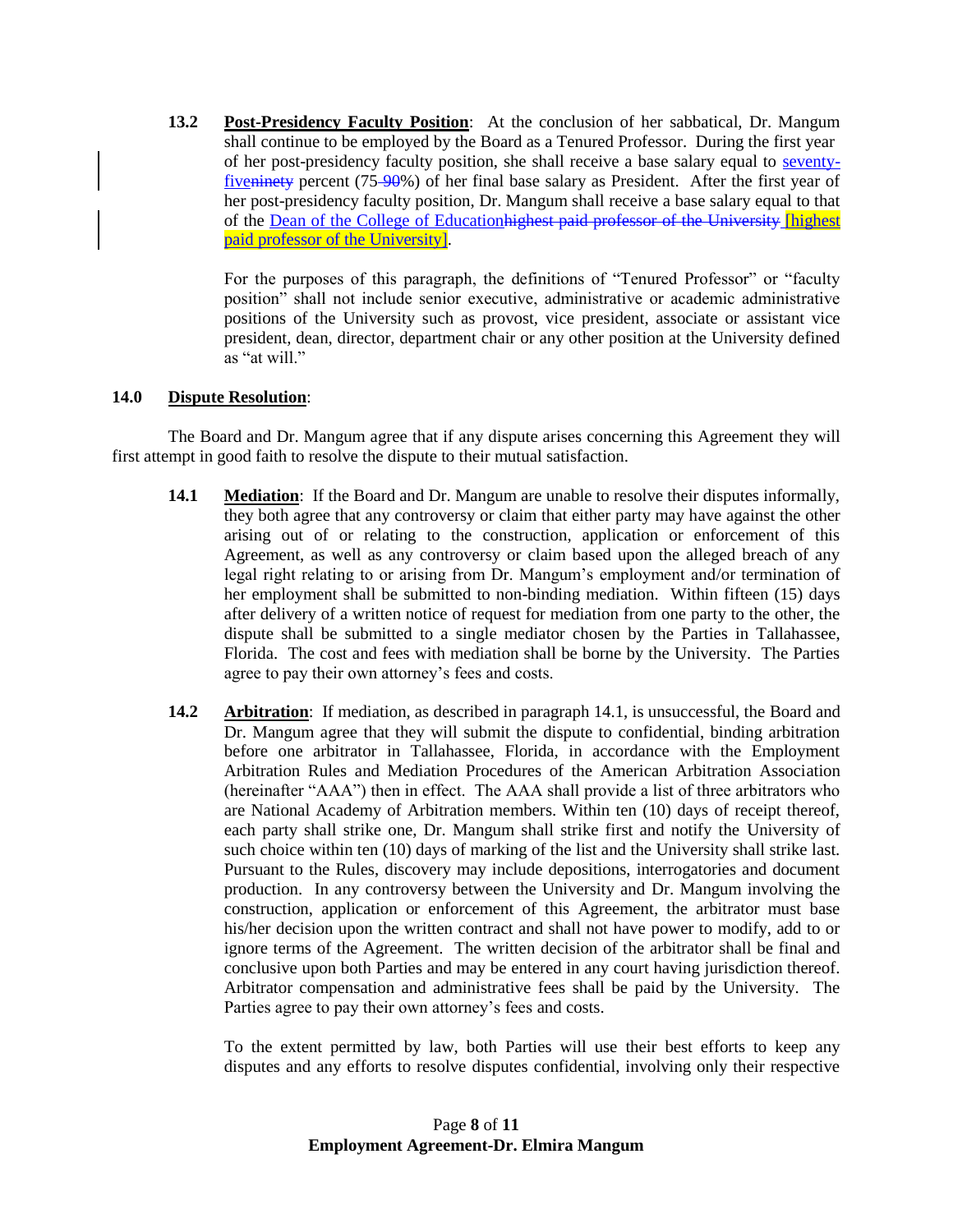legal counsel and other persons determined in good faith to have a need to know. To the extent permitted by law, they will also use their best efforts to ensure that such persons do not further disclose any such information. The Board and Dr. Mangum agree that no arbitrator may be an employee at the University or have any material personal or business relationship with the Board, University, or the FAMU Foundation.

### **15.0 Personal Contract**:

The obligations and duties of Dr. Mangum shall be personal and not assignable or delegable in any manner whatsoever. This Agreement shall be binding upon the heirs, administrators, personal representatives, successors and assigns of both Parties.

### **16.0 Notice**:

Unless and until changed by either party giving written notice to the other, the addresses below shall be the addresses to which all notices required or allowed by this Agreement shall be sent:

| If to the University: | Chair, FAMU Board of Trustees<br>Florida A&M University<br>Suite 400, Lee Hall<br>1601 South MLK Jr. Blvd.<br>Tallahassee, Florida 32307                |
|-----------------------|---------------------------------------------------------------------------------------------------------------------------------------------------------|
| With a copy to:       | Division of Legal Affairs<br>Florida A&M University<br>Suite 300, Lee Hall<br>1601 South MLK Jr. Blvd.<br>Tallahassee, Florida 32307                    |
| If to the President:  | Dr. Elmira Mangum<br>Office of the President<br>Florida A&M University<br>Suite 400, Lee Hall<br>1601 South MLK Jr. Blvd.<br>Tallahassee, Florida 32307 |
| With a copy to:       | Raymond D. Cotton, Esq.<br>Mintz Levin Cohn Ferris Glovsky & Popeo, P.C.<br>701 Pennsylvania Avenue NW<br>Suite 900<br>Washington, DC 20004             |

### **17.0 Severability**:

The invalidity or unenforceability of any provision of this Agreement shall not affect the validity or enforceability or any other provision of this Agreement and this Agreement shall be construed and enforced in all respects as if the invalid or unenforceable provision is not contained herein.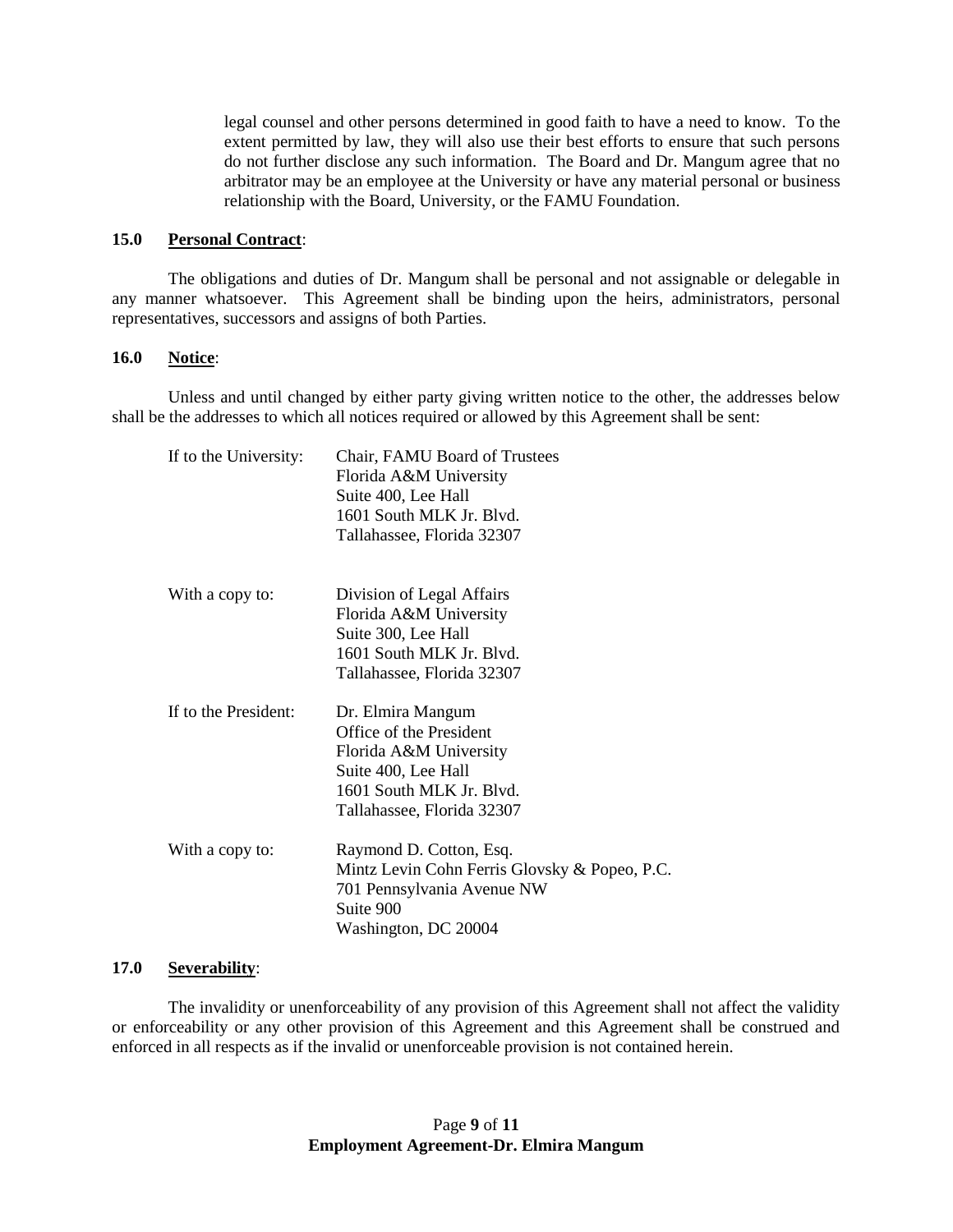### **18.0 Waiver**:

Any party's failure to enforce strict performance of any covenant, term, condition, promise, agreement or undertaking set forth in this Agreement shall not be construed as a waiver or relinquishment of any other covenant, term, condition, promise, agreement or undertaking set forth herein, or waiver or relinquishment of the same covenant, term, condition, promise, agreement or undertaking at any time in the future.

### **19.0 Counterparts**:

This Agreement may be executed in counterparts, and by the Parties on separate counterparts each of which, when so executed, shall constitute but one of the same instrument.

### **20.0 No Trust Fund**:

Nothing contained herein and no action taken pursuant to the provisions of this Agreement shall create or be construed to create a trust of any kind.

#### **21.0 Confirmation Required**:

This Agreement shall become effective only upon confirmation of Dr. Mangum's appointment as President by the Florida Board of Governors.

#### **22.0 Governing Law**:

This Agreement shall be construed and interpreted, and the rights of the parties determined in accordance with the U.S. and Florida Constitutions and Laws as constitutionally permissible, and the regulations, policies and procedures of the Florida Board of Governors and FAMU Board of Trustees, as now existing or hereafter promulgated. The Parties hereby agree to submit to the jurisdiction of Florida courts and federal courts located in Florida. Further, the Parties agree that proper venue for any suit concerning this Agreement shall be Leon County, Florida, or the Federal Northern District of Florida.

#### **23.0 Entire Agreement and Modification**:

This Agreement sets forth the entire agreement between the Parties and shall govern the respective duties and obligations of the Parties, superseding any other written or oral representations, statements, negotiations or agreements to the contrary. This Agreement may be modified or amended only by mutual written consent of the Parties.

#### **24.0 Public Disclosure**:

The Parties acknowledge that this Agreement is subject to the Florida Public Records Law, Chapter 119, Florida Statutes, or other provisions, and may, therefore be subject to disclosure by and in the manner provided by law.